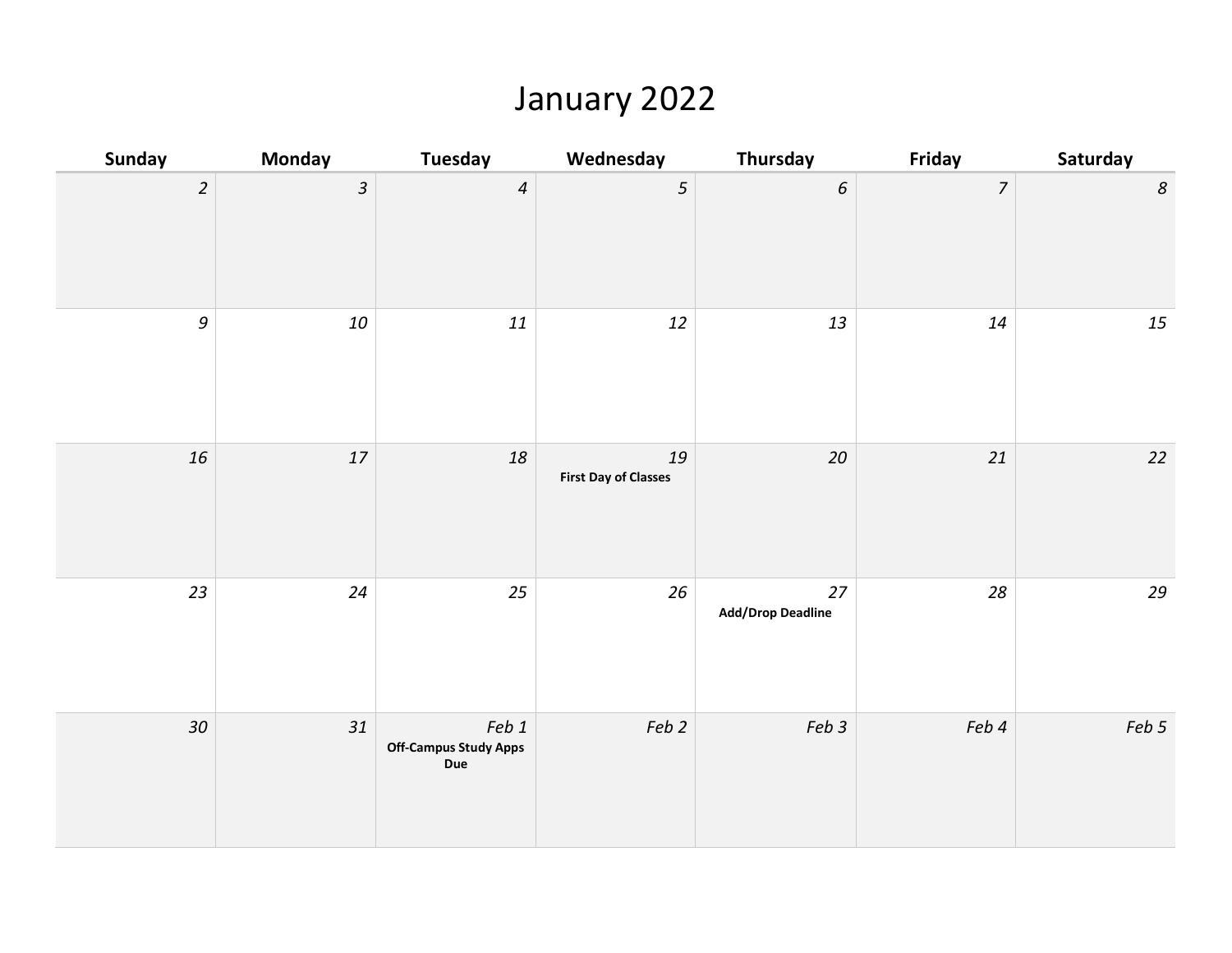# February 2022

| Sunday           | <b>Monday</b>                       | Tuesday                                                              | Wednesday      | Thursday                        | Friday                                               | Saturday        |
|------------------|-------------------------------------|----------------------------------------------------------------------|----------------|---------------------------------|------------------------------------------------------|-----------------|
| Jan 30           | Jan 31                              | $\ensuremath{\mathnormal{1}}$<br><b>Off-Campus Study Apps</b><br>Due | $\overline{2}$ | $\boldsymbol{\mathcal{S}}$      | $\boldsymbol{4}$                                     | $5\overline{)}$ |
| $\boldsymbol{6}$ | $\overline{7}$                      | 8                                                                    | $\mathfrak g$  | 10<br><b>Mid-Semester Break</b> | 11<br><b>Mid-Semester Break</b>                      | 12              |
| 13               | 14<br><b>Major Declaration Week</b> | 15                                                                   | 16             | $17\,$                          | 18                                                   | 19              |
| 20               | 21                                  | 22                                                                   | 23             | 24                              | 25<br><b>Major Declaration Due</b><br>for Sophomores | 26              |
| 27               | $28\,$                              | Mar 1                                                                | Mar 2          | Mar 3                           | Mar 4                                                | Mar 5           |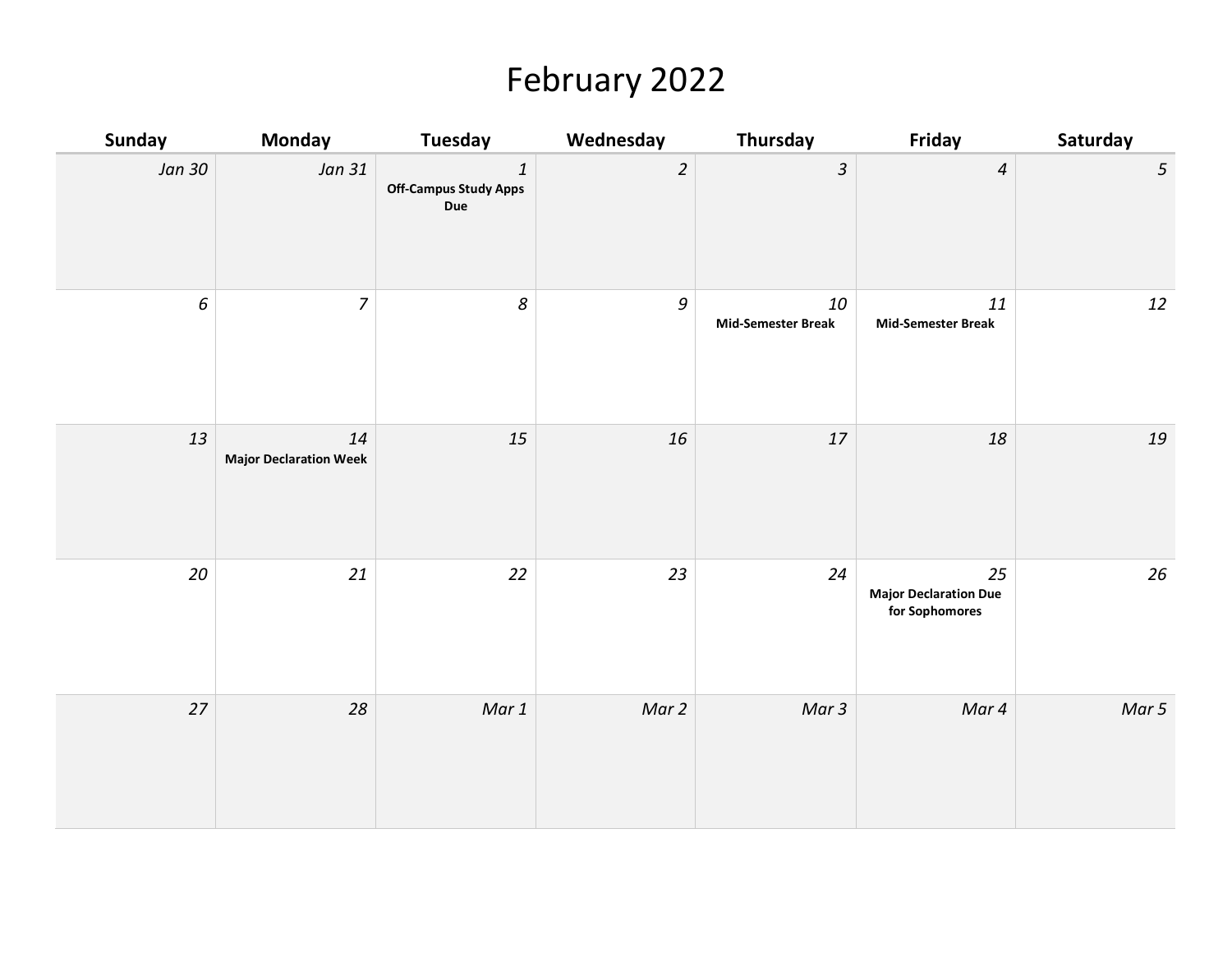## March 2022

| <b>Sunday</b>    | <b>Monday</b>             | <b>Tuesday</b>                    | Wednesday                 | Thursday                  | Friday                                               | Saturday        |
|------------------|---------------------------|-----------------------------------|---------------------------|---------------------------|------------------------------------------------------|-----------------|
| Feb 27           | Feb 28                    | $\ensuremath{\mathnormal{1}}$     | $\overline{c}$            | $\mathfrak{Z}$            | $\overline{4}$                                       | $5\overline{)}$ |
| $\boldsymbol{6}$ | $\overline{7}$            | $\boldsymbol{8}$                  | $\boldsymbol{g}$          | 10                        | $11\,$                                               | $12\,$          |
| 13               | 14<br><b>Spring Break</b> | 15<br><b>Spring Break</b>         | 16<br><b>Spring Break</b> | 17<br><b>Spring Break</b> | $18\,$<br><b>Spring Break</b>                        | 19              |
| 20               | 21                        | 22<br><b>Fall Advising Begins</b> | 23                        | 24                        | 25<br>Pass/Fail Deadline                             | 26              |
| 27               | 28                        | 29                                | $30\,$                    | 31                        | Apr 1<br><b>Course Withdrawal</b><br><b>Deadline</b> | Apr 2           |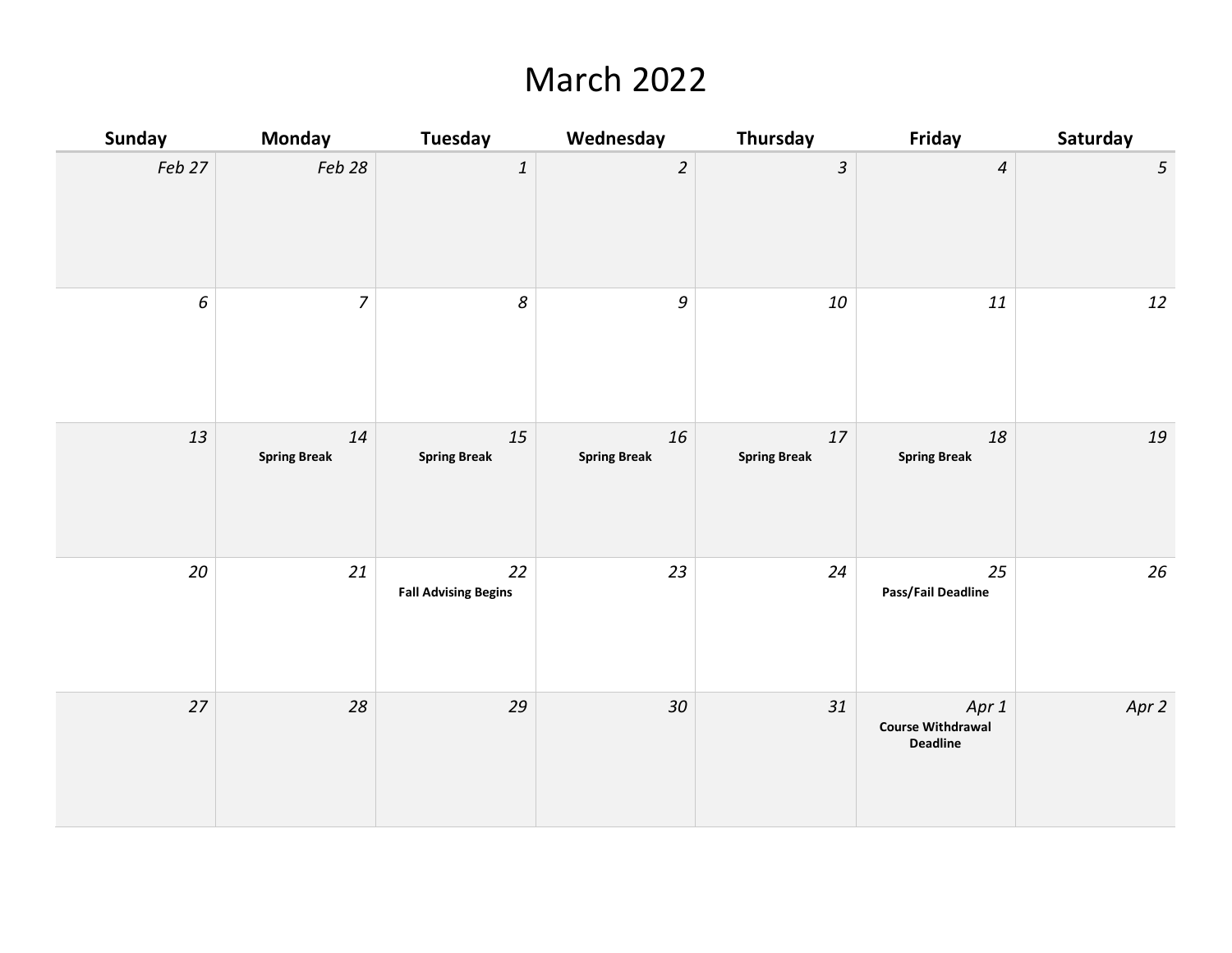# April 2022

| Sunday         | <b>Monday</b>                                                      | <b>Tuesday</b> | Wednesday        | Thursday       | Friday                                                          | Saturday                                                  |
|----------------|--------------------------------------------------------------------|----------------|------------------|----------------|-----------------------------------------------------------------|-----------------------------------------------------------|
| Mar 27         | Mar 28                                                             | Mar 29         | <b>Mar 30</b>    | Mar 31         | $\boldsymbol{1}$<br><b>Course Withdrawal</b><br><b>Deadline</b> | $\overline{2}$                                            |
| $\mathfrak{Z}$ | $\overline{4}$<br><b>Fall Course Registration</b><br><b>Begins</b> | 5              | $\boldsymbol{6}$ | $\overline{7}$ | $\boldsymbol{\mathcal{S}}$                                      | $\mathcal{G}% _{M_{1},M_{2}}^{\alpha,\beta}(\varepsilon)$ |
| 10             | $11\,$                                                             | 12             | 13               | 14             | 15                                                              | $16\,$                                                    |
| $17\,$         | $18\,$                                                             | $19\,$         | $20\,$           | 21             | 22                                                              | 35                                                        |
| 24             | 25                                                                 | 26             | $27$             | 28             | 29<br><b>Festival Day</b>                                       | 30 <sub>o</sub><br><b>Moving Up Day</b>                   |